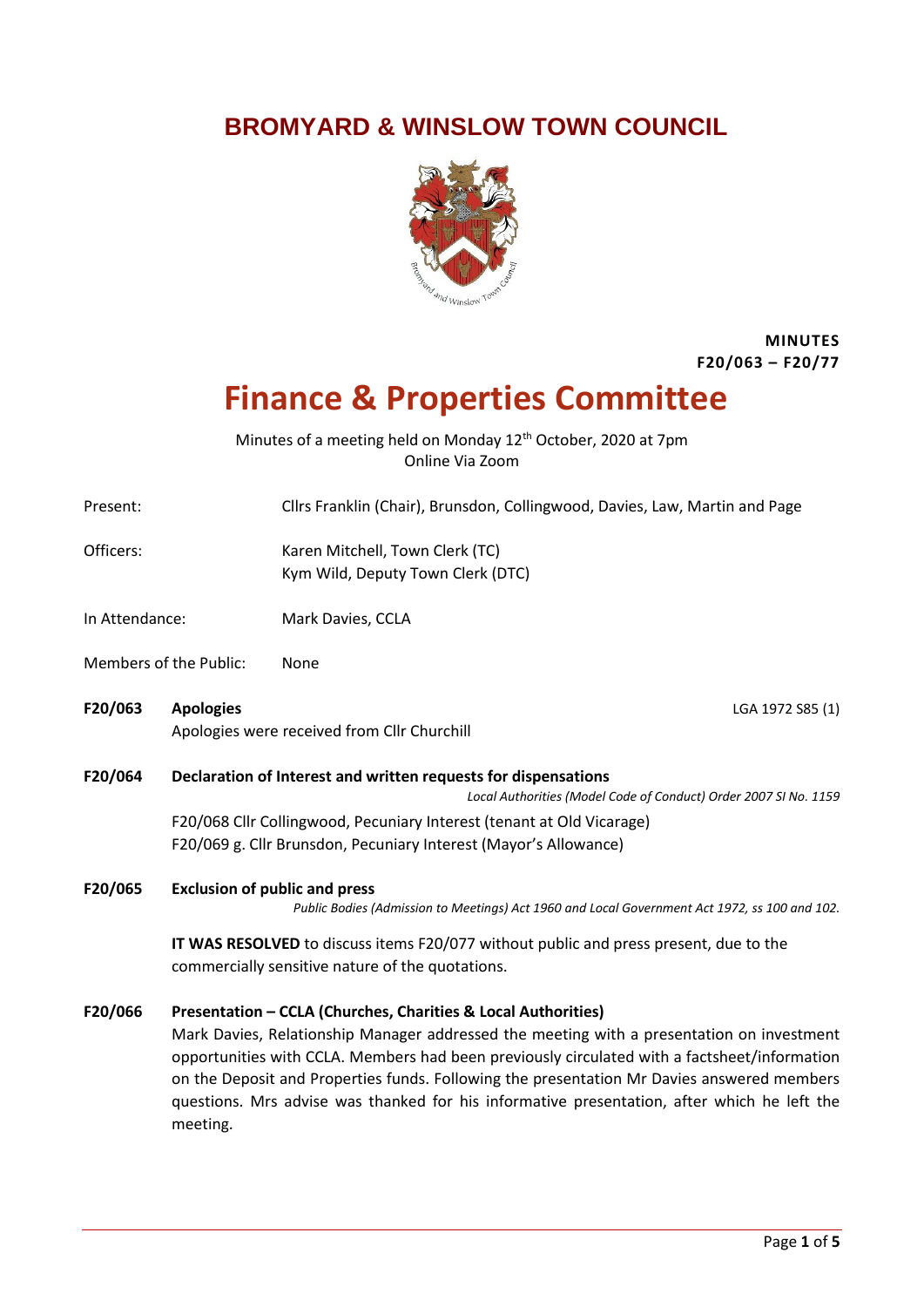#### **F20/067 Minutes**

The Minutes of the meeting held on Monday 13<sup>th</sup> July, 2020 were received, approved and signed by the Chair, as a correct record.

#### **F20/068 Town Clerk's Report**

The Town Clerk presented committee members with her report.

- 1. Repairs and Renewals
	- Drain Clear called in to clear blockage in disabled unit at public toilets.
	- $\bullet$  Hearth collapse in 2<sup>nd</sup> floor office. Repairs required prior to new tenancy starting.
	- Decoration required in two vacated offices in order to market.
	- CCTV Tenbury Road installation 20.10.2020.
	- Works to closed churchyard wall to commence 12.10.2020, weather permitting.
	- Works required to Ash tree at entrance of Rowberry St. car park to remove broken limb and lift crown.

#### 2. Other items

- Cluster fly infestation at Old Vicarage Spraying to be undertaken in loft space.
- Herefordshire Council COVID-19 Business Support Grant (Bromyard Cemetery) Grant of £10,000.00.

The Town Clerk was requested to seek costs for provision of sanitary disposal units in the public toilets.

#### **F20/069 Finance**

- **a) Income & expenditure by Budget Heading – September 2020 IT WAS RESOLVED** to accept item a).
- **b) Bank reconciliation – September 2020 IT WAS RESOLVED** to accept item b. Cllr Law be nominated to initial the Bank Statements and Petty Cash book.

#### **c) Top Sheet – September 2020 IT WAS RESOLVED** to accept item c.

#### **d) Accounts for Scrutiny**

| Company                | <b>Items</b>                            | <b>Net</b> | <b>VAT</b> | Total  |
|------------------------|-----------------------------------------|------------|------------|--------|
| <b>SLCC</b>            | <b>Virtual National Conference</b>      | 50.00      | 10.00      | 60.00  |
| <b>Enterprises Ltd</b> | (Clerk and Deputy Clerk)                |            |            |        |
| Welsh Water            | Water services - Public Toilets         | 85.59      | 0.00       | 85.59  |
|                        | 10 Mar-08 Sep                           |            |            |        |
| Office Depot           | Copier paper                            | 13.85      | 2.77       | 16.62  |
| Office Depot           | Ink cartridges/pens                     | 60.91      | 12.18      | 73.09  |
| Office Depot           | Pens                                    | 1.58       | 0.32       | 1.90   |
| Drain Clear            | Clear blockage in disabled unit, public | 90.00      | 18.00      | 108.00 |
|                        | toilets.                                |            |            |        |
| Ty-Mawr                | Lime for wall repairs Closed Churchyard | 194.96     | 38.99      | 233.95 |
| K T Gooch Ltd          | Copier lease/printing costs/envelopes   | 548.63     | 109.73     | 658.36 |
| C J Bayliss            | Service boilers at Old Vicarage         | 130.00     | 26.00      | 156.00 |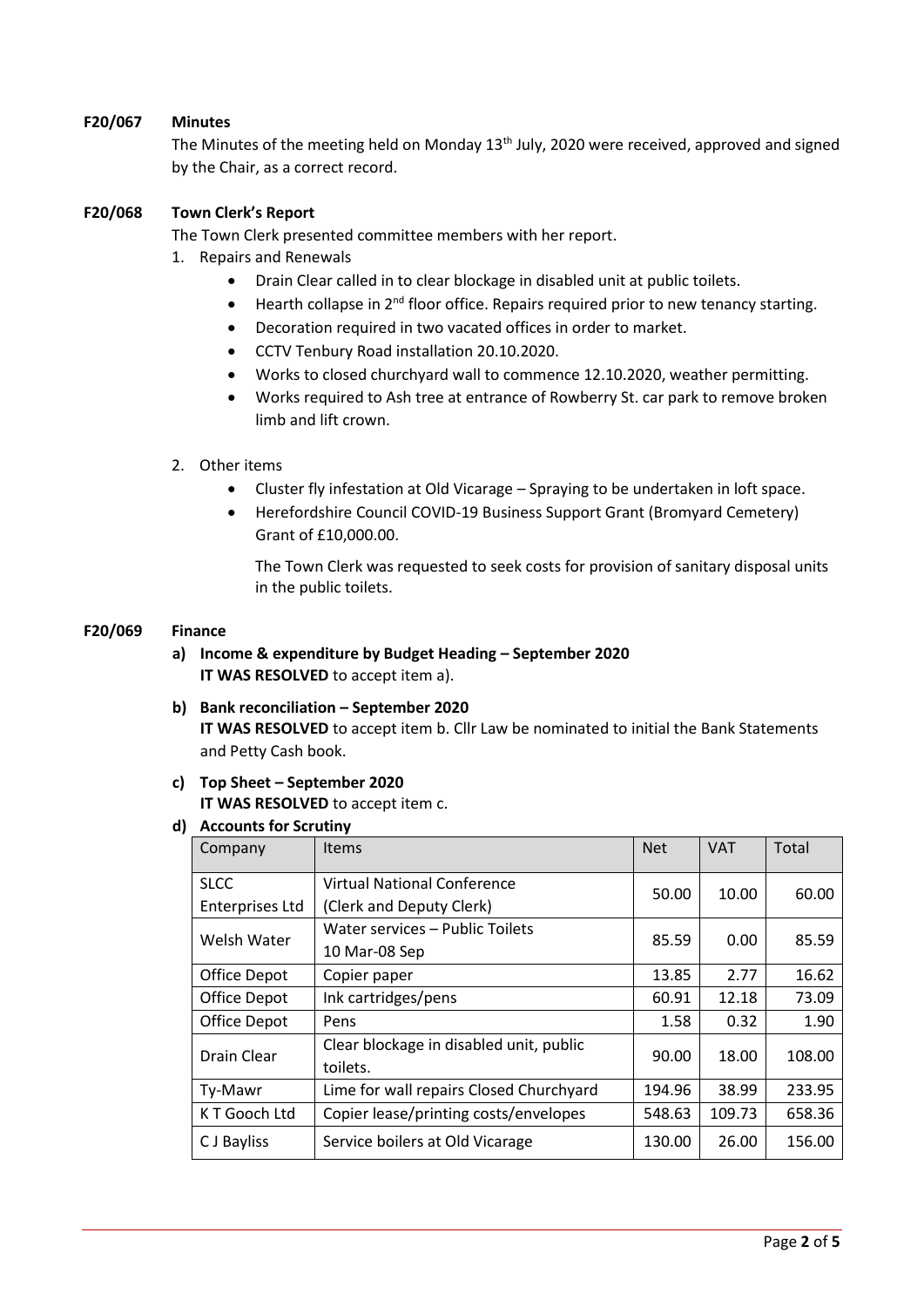#### **d) Accounts for Scrutiny – continued**

| Company               | <b>Items</b>                                     | <b>Net</b> | <b>VAT</b> | Total   |
|-----------------------|--------------------------------------------------|------------|------------|---------|
| <b>Direct Debit</b>   |                                                  |            |            |         |
| Welsh Water           | Water services - Public Toilets<br>10 Mar-08 Sep | 85.59      | 0.00       | 85.59   |
|                       | Gas Heritage Centre - Aug                        | 33.21      | 1.66       | 34.87   |
|                       | Electric TR Charging Point - Aug                 | 53.96      | 2.70       | 56.66   |
| West Mercia<br>Energy | Electric Public Toilets - Aug                    | 29.12      | 1.46       | 30.58   |
|                       | Gas Old Vicarage - Aug                           | 72.62      | 3.63       | 76.25   |
|                       | Electric Old Vicarage - Aug                      | 189.21     | 37.84      | 227.05  |
| <b>Talk Talk</b>      | Phones and Broadband - Sep                       | 32.00      | 6.43       | 38.57   |
|                       | £                                                | 1671.23    | 271.71     | 1943.08 |

**IT WAS RESOLVED** to accept item d. subject to online approval.

#### **e) Report of monthly payments.**

**IT WAS RESOLVED** to accept item d. with Cllr Law to sign the monthly payments summary once appropriate social distancing measures have been arranged.

#### **f) Petty Cash**

**IT WAS RESOLVED** to agree to top-up petty cash in the sum of £150.00.

#### **g) Mayors Allowance**

**IT WAS RESOLVED** to release £500.00 from the Mayor's allowance to the Chairman of the Council.

#### **h) Public Works Loan Board**

The estimated settlement figure of £1,212,333.51 for repayment in full of Town Council loans (F20/51) was noted.

#### **F20/070 Office Equipment**

This item was withdrawn, as equipment was no longer available.

#### **F20/071 Grants**

Members considered the following:

1. Bromyard Christmas Light

**IT WAS RESOLVED** to release the budgeted funds for Bromyard Christmas Lights in the sum of £4,000.00

2. Bromyard Food Bank

Members discussed the request from Bromyard Food Bank that the grant approved by Full Council on 20<sup>th</sup> July (C20/75,2) have its terms varied to remove the rent only restriction, as they had found rent-free premises.

**IT WAS RESOLVED** to approve a variation to the previously approved grant to remove the rent only restriction.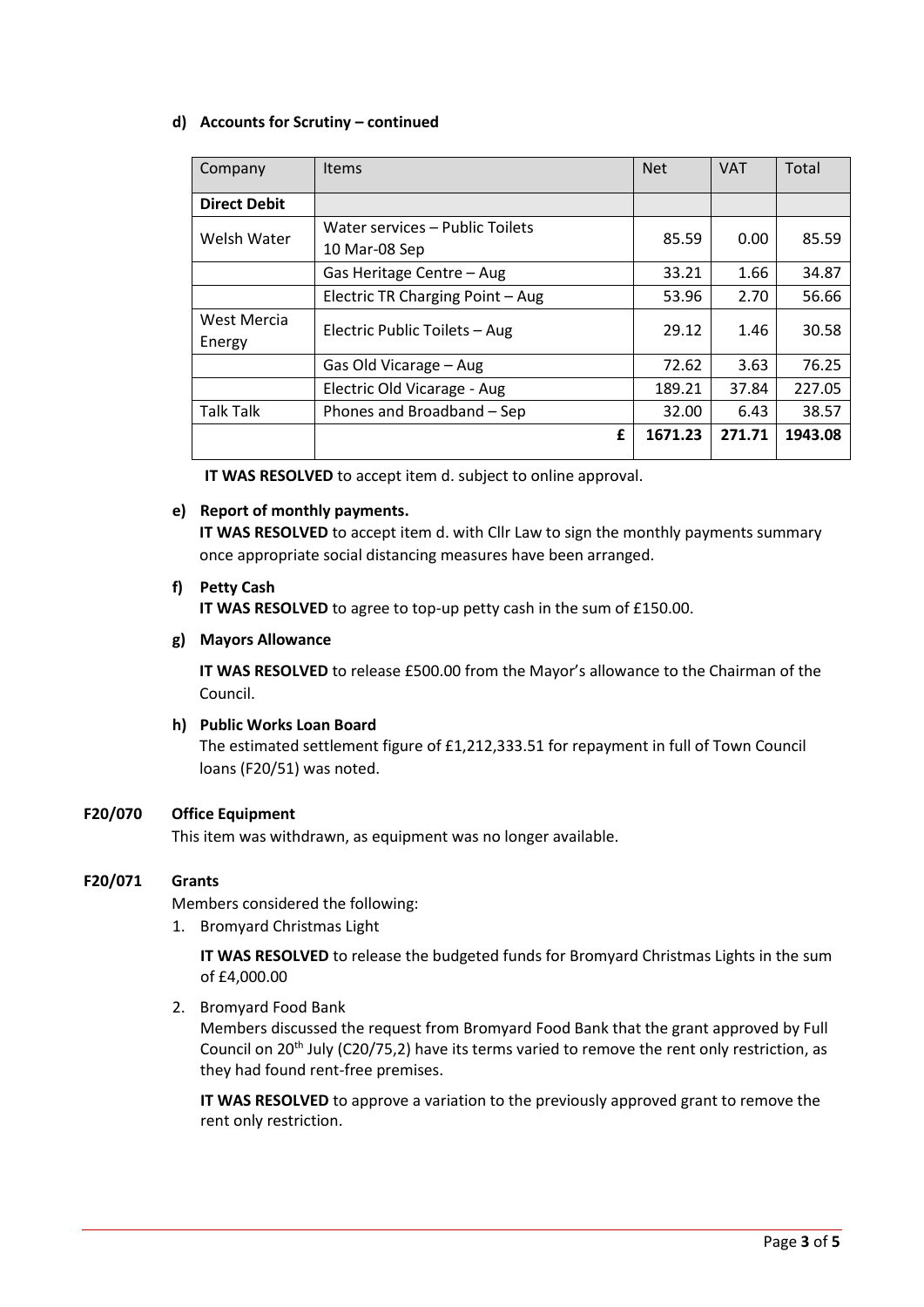3. Bromyard Community Arts

Members considered a request from Bromyard Community Arts that the grant approved for "Sewing for Scrubs" be varied to allow for unused funds to be directed for a "November Lantern Making project" for the Christmas Lights.

**IT WAS RESOLVED** that the previously approved grant of £500 for Sewing for Scrubs be repurposed for a "November Lantern Making project" for the Christmas Lights.

4. The Conquest Theatre Trust Ltd Members discussed the request from The Conquest Theatre Trust Ltd for £1,000.00 funding towards the production of a short film, '#Panto\_demic'.

**IT WAS RESOLVED** to approve a grant in the sum of £1,000.

**F20/072 Herefordshire Council – Public Green Spaces Community Grant Scheme 2019/20** Members consider the amended grant application, copies having been circulated.

> **IT WAS RESOLVED** to accept the amended grant application and the Clerk was instructed to submit the application.

#### **F20/073 Health & Safety**

- 1. Members noted the receipt of the Legionella Risk Assessment and Action Reports for The Old Vicarage and Heritage Centre.
- 2. Members considered the quotations for:
	- a) Legionella Awareness/Compliance Training **IT WAS RESOLVED** to accept the quotation for Legionella Awareness/Compliance Training in the sum of £335.00 plus VAT. Staff Members and Cllr Davies, Collingwood, Law to undertake training.
	- b) i. Fire Awareness Safety Training
		- ii. Fire Warden Training

**IT WAS RESOLVED** to accept the quotation for Fire Warden training in the sum of £355.00 plus VAT. Training to be undertaken by staff and offered to building tenants.

## **F20/074 Appointment of Internal Auditor** Members considered the appointment of an Internal Auditor. **IT WAS RESOLVED** to re-appoint Mr Luke Keegan of Greendawn Accounting to carry out the internal audit programme for 2020/21.

#### **F20/075 Budget**

Members reviewed the current year budget and discussed objectives/ideas and time table for agreeing the 2021/22 budget.

**IT WAS RESOLVED to** hold a separate/special meeting to discuss the budget during November 2020, once input had been received from Staffing and Burial Committees.

#### **F20/076 Cyber Insurance**

Members received a report from the Clerk on certification through the National Cyber Security Centre – Cyber Essentials scheme (F20.52). Whilst it was noted that certification would be beneficial it was acknowledged that in view of current staff resources it would not be possible to proceed at this time.

Members considered quotations for cyber insurance.

**IT WAS RESOLVED** to defer this matter to Full Council.